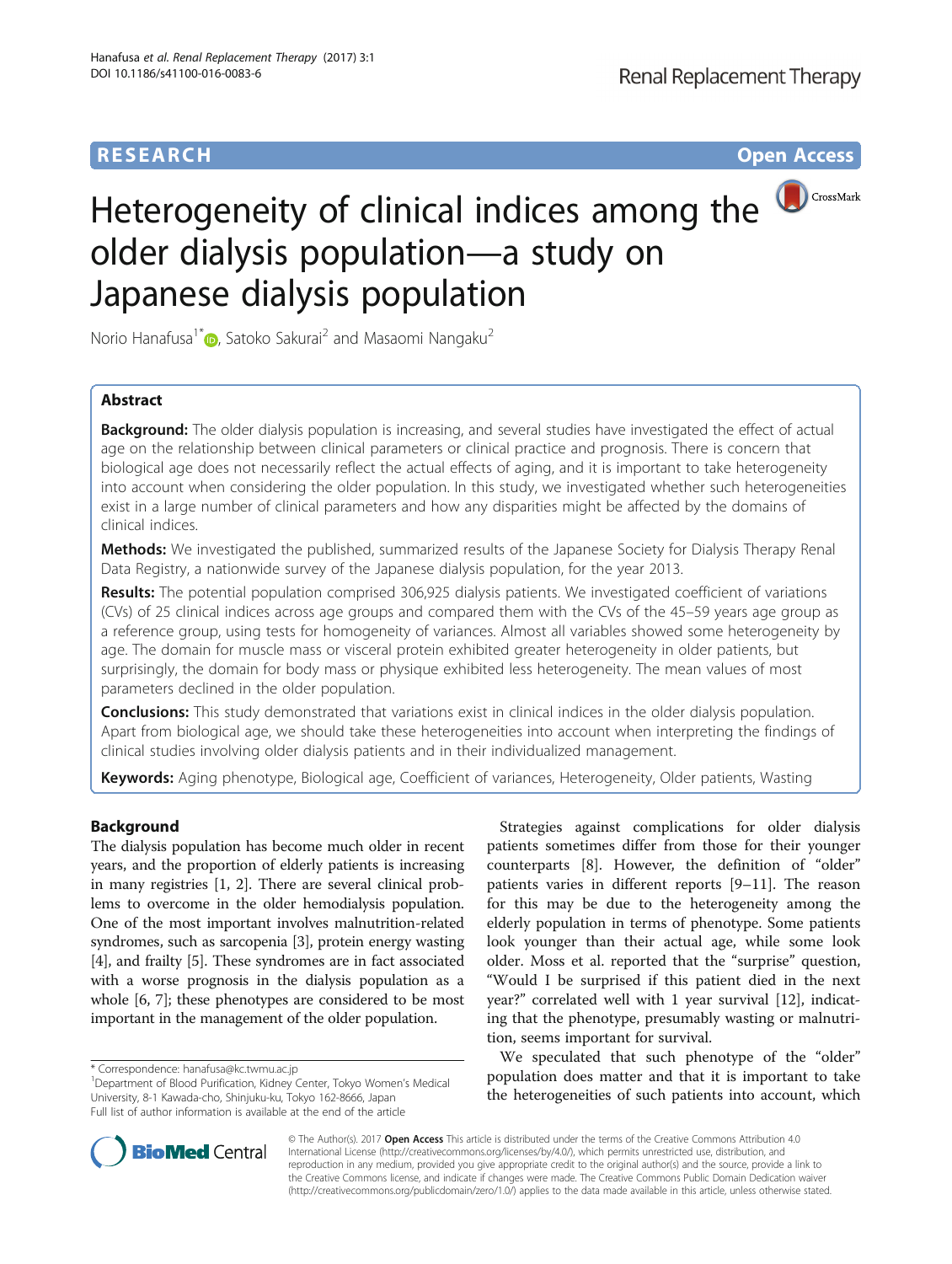might affect the older phenotype. However, there have been no reports on the heterogeneity of the elderly population. Therefore, here, we focused on the heterogeneity of the older dialysis population and investigated which clinical indices exhibited large heterogeneity and were potentially related to a poor prognosis, using national registry data compiled by the Japanese Society for Dialysis Therapy (JSDT). It is anticipated that our results will help the clinician to undertake individualized management of older dialysis patients.

## Methods

## Population

Data from the annual Japanese Society for Dialysis Therapy Renal Data Registry (JRDR) survey run by JSDT were used for this analysis. The details of this registry have been described previously [\[13\]](#page-8-0). We analyzed the data collected in 2013. The summarized tables are recorded in CD-ROM or are reported on the internet. In this analysis, we used data that appears on JSDT's website [\[14\]](#page-8-0).

The potential population for this study was the entire dialysis population as of December 31, 2013, namely 306,925 patients. The population was divided by 15-year age groups. We excluded patients with missing data on age  $(n = 12)$ and patients who were younger than 15 years ( $n = 116$ ).

## Clinical indices

The following clinical indices were investigated: (1) mineral and bone disorder markers (corrected calcium and phosphate); (2) malnutrition-related factors (total cholesterol, high-density lipoprotein (HDL) cholesterol, non-HDL cholesterol, percent creatinine generation rate (%CGR) [\[15](#page-8-0)], normalized protein catabolic rate (nPCR) [[16\]](#page-8-0), and albumin); (3) body mass and volume status (body height, postdialytic body weight (BW), body mass index (BMI), BW change, and fractional BW change); (4) dialysis prescription and its consequences (dialysis duration, spKt/V [[16\]](#page-8-0), eqKt/V [[17\]](#page-8-0), blood flow rate, predialytic blood urea, and creatinine); (5) circulatory factors (systolic blood pressure, diastolic blood pressure, and pulse rate); and (6) other factors (hemoglobin (Hb) level, glycoalbumin, and HbA1c). Postdialytic BW, dialysis duration, and blood flow rate were investigated among the patients who were treated by hemodialysis, hemodiafiltration, or hemoperfusion. The values of%CGR, nPCR, BW change, fractional BW change, spKt/V, eqKt/V, and creatinine were investigated only in patients who were treated by hemodialysis, hemodiafiltration, or hemoperfusion three times weekly with a dialysis history of ≥2 years. Glycoalbumin and HbA1c were investigated among those who had history of diabetes or were on glucose-lowering therapies. Parameters other than those described above were studied in the entire dialysis population.

### Statistical analysis

This analysis consists of two parts: one is to determine the heterogeneities of age populations, and the other is to compare them with the standard of 45–59 year-old group.

The heterogeneity was measured by coefficient of variations (CV) in this analysis, because standard deviation (SD) does not necessarily express the degree of heterogeneity when the averages vary. The tables of the JRDR summarized data give the number of patients and mean values and SD for each parameter in all age groups. CVs were calculated by dividing the SD by the mean for each age category. The larger CV is more heterogenic or heteroscedastic the population can be considered.

Relative CVs were calculated by dividing the CVs of each age group by that of the 45–59 years age group. If the value is larger than one, the index is more heterogenic in older population than the younger counterpart. Relative means were also calculated as the ratio of the mean of each age group to that of the 45–59 years age group, similarly to relative CVs.

Finally, we statistically compared the heterogeneities across age groups by investigating the homogeneity of variances. In details, we calculated variances by squaring standard deviations. The tests for homogeneity of variances were performed on the squared relative CVs using Bartlett's test among overall groups and  $F$  tests for each pair of age groups. The former investigated the homogeneity of the variances by age groups as a whole. When the test indicated statistical significance, it shows that the clinical index is heterogenic across age groups. On the other hand, the latter tested statistical significance by comparing the CV of each age group with that of the reference group of ages 45–59. When a test was significant, it indicates that the clinical index is more heterogenic in that age group compared to that in the 45–59-year-old age group. Post hoc adjustment for multiple comparisons was done by Bonferroni correction. The  $p$  values less than 0.05 were considered significant. For multiple comparisons,  $p$  values less than 0.01 were considered significant because five pairs of comparisons were performed with the 45–59 years age group as the reference group. All statistical calculations and analyses were performed using Microsoft Excel 2013 (Microsoft Corporation, Redmond, WA).

## Ethical issues

This study is the secondary analyses of the summarized and published data and does not deal with any personal information. Therefore, we consider that this study is deemed exempt from the Institutional Review Board or Ethics Committee approval. This study adhered to the Declaration of Helsinki.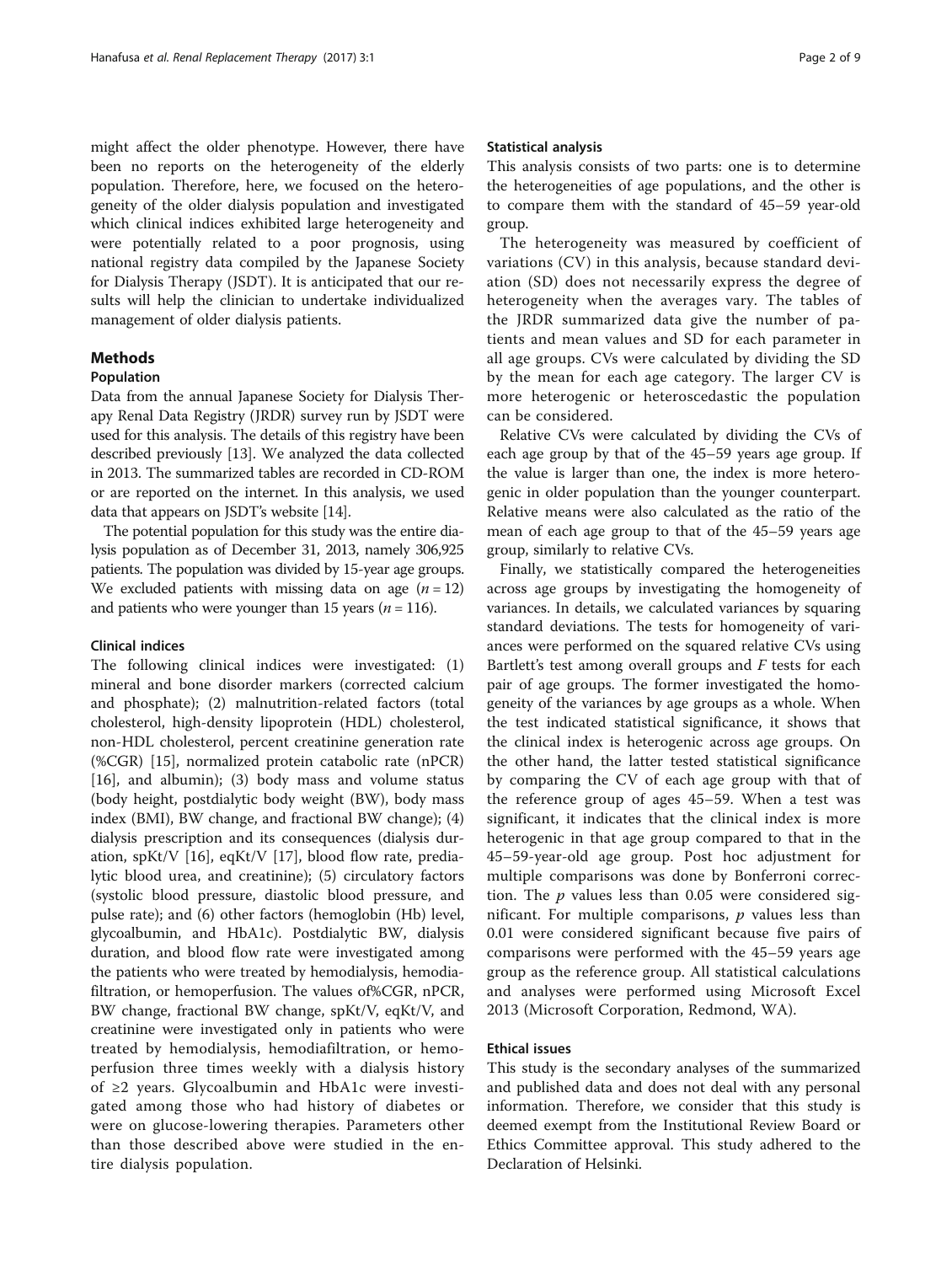## <span id="page-2-0"></span>Results

The demographics and characteristics of the total population who underwent dialysis therapy in 2013 are shown in Table [1](#page-8-0) [1]. Mean age was  $67.21 \pm 12.51$  years (mean ± SD). The age groups 15–29, 30–44, 45–59, 60–74, 75– 89, and ≥90 years accounted for 0.37, 4.91, 18.56, 45.87, 28.72, and 1.54% of the total population, respectively.

Table [2](#page-3-0) shows the number of patients and their proportion of sex, vintage, and primary diagnoses for each age category. In the older age groups, there was a higher proportion of female patients and a higher proportion of patients with the primary diagnosis of nephrosclerosis; less predominant were the proportion of patients with a long history of dialysis and the proportion with diabetes as the primary diagnosis.

Table [3](#page-4-0) shows the SDs and means of the variables investigated as well as the number of the patients. Table [4](#page-5-0) shows the CVs relative to those of the 45–59 years age group, which is used as the reference group. The overall differences of variances, including chi-square values and  $p$  values calculated with the Bartlett test, are shown, as well as  $p$  values for the differences of variances of the age groups, taking the variance of the 45–59 years age group as the references. For almost all variables, the variances differed by age group. However, the trends themselves differed by index. We can categorize these indices according to the relative CV for the 75–89 years age group into four categories: (1) relative CVs of more than 1.1 (indicating the most heteroscedastic indices), namely for %CGR, albumin, creatinine, fractional BW reduction, blood urea nitrogen, and diastolic blood pressure; (2)

|  |  | <b>Table 1</b> Background characteristics of the patients |  |  |
|--|--|-----------------------------------------------------------|--|--|
|--|--|-----------------------------------------------------------|--|--|

| Number of patients                     | 306,925           |        |
|----------------------------------------|-------------------|--------|
| Sex (male/female)                      | 194,965/111,960   |        |
| Age (mean $\pm$ SD)                    | $67.21 \pm 12.51$ |        |
| Vintage (years, number of patients, %) |                   |        |
| $<$ 2                                  | 68,475            | (22.3) |
| $2 - 4$                                | 76,589            | (25.0) |
| $5 - 9$                                | 77,197            | (25.2) |
| $10 - 14$                              | 39,490            | (12.9) |
| $15 - 19$                              | 20,874            | (6.8)  |
| $20 - 24$                              | 11,421            | (3.7)  |
| $25 - 29$                              | 6611              | (2.2)  |
| $30+$                                  | 6155              | (2.0)  |
| Primary diagnoses (numbers, %)         |                   |        |
| <b>Diabetes</b>                        | 115,484           | (37.6) |
| Glomerulonephritis                     | 99,492            | (32.4) |
| Nephrosclerosis                        | 26,569            | (8.7)  |
| Polycystic kidney                      | 10,683            | (3.5)  |
| Others or unknown                      | 54,697            | (17.8) |

relative CVs of 1.0–1.1 (mildly heterogeneous), namely for phosphate, total cholesterol, nPCR, body height, BW reduction, blood flow rate, systolic blood pressure, pulse rate, and Hb; (3) relative CVs of 0.9–1.0 (less heterogeneous), namely for corrected calcium, non-HDL, HDL, session duration, spKt/V, and eqKt/V; and (4) relative CVs of less than 0.9 (least heterogeneous), namely for BW, BMI, glycoalbumin, and HbA1c.

Figure [1](#page-6-0) indicates that the disparities in representative indices between several domains differ significantly across the age groups. The relative CVs of indicators relating to the muscle mass or visceral proteins increased steadily with age, becoming more heteroscedastic. The parameters related to dietary intake showed a modest relationship across the age groups. On the other hand, indices of body mass demonstrated that the dispersion progressively decreased with the age of the population.

Figure [1](#page-6-0) was designated to demonstrate the CVs by themselves so that the heteroscedasticity can be recognized easily. On the other hand, the CVs were calculated from the SDs and means. The means are also subjected to change by age groups, and the relative means indicate the trend of the distributions of the absolute values as a whole by age groups. Therefore, in Fig. [2](#page-6-0), we added the information about the relative means to the results shown in Fig. [1](#page-6-0) so that information about whether the absolute values tended to become smaller among the older population as well as the information about the heteroscedasticity. This figure indicates that the mean values of all indices included in Fig. [1](#page-6-0) were lower in the older age groups, irrespective of relative CVs. This fact might indicate that the normal aging process accompanies universal declines in clinical indices.

## **Discussion**

Heterogeneity as determined by CV increased with age in some domains, especially that of muscle mass or visceral proteins. However, in some other domains such as body mass, the disparities seem to be diminished in the older population. This is the first study investigating the heteroscedasticity of clinical indices, using nationwide registry data.

There were differences among the domains of indices; factors related to sarcopenia or wasting were most prominently dispersed. Moreover, the mean values of these parameters declined with age. Therefore, muscle mass and albumin level generally decreases with age, but their speed of decline varies among individuals. The decrease in these parameters, as discussed above, reportedly relates to poor survival relating to wasting [[6, 7](#page-8-0)]. Therefore, the heterogeneity of these clinical indices might reflect the diversity of the older population in terms of "old" phenotypes and relate to a worse prognosis. Moreover, the mean values of CGR and albumin decreased less in older population,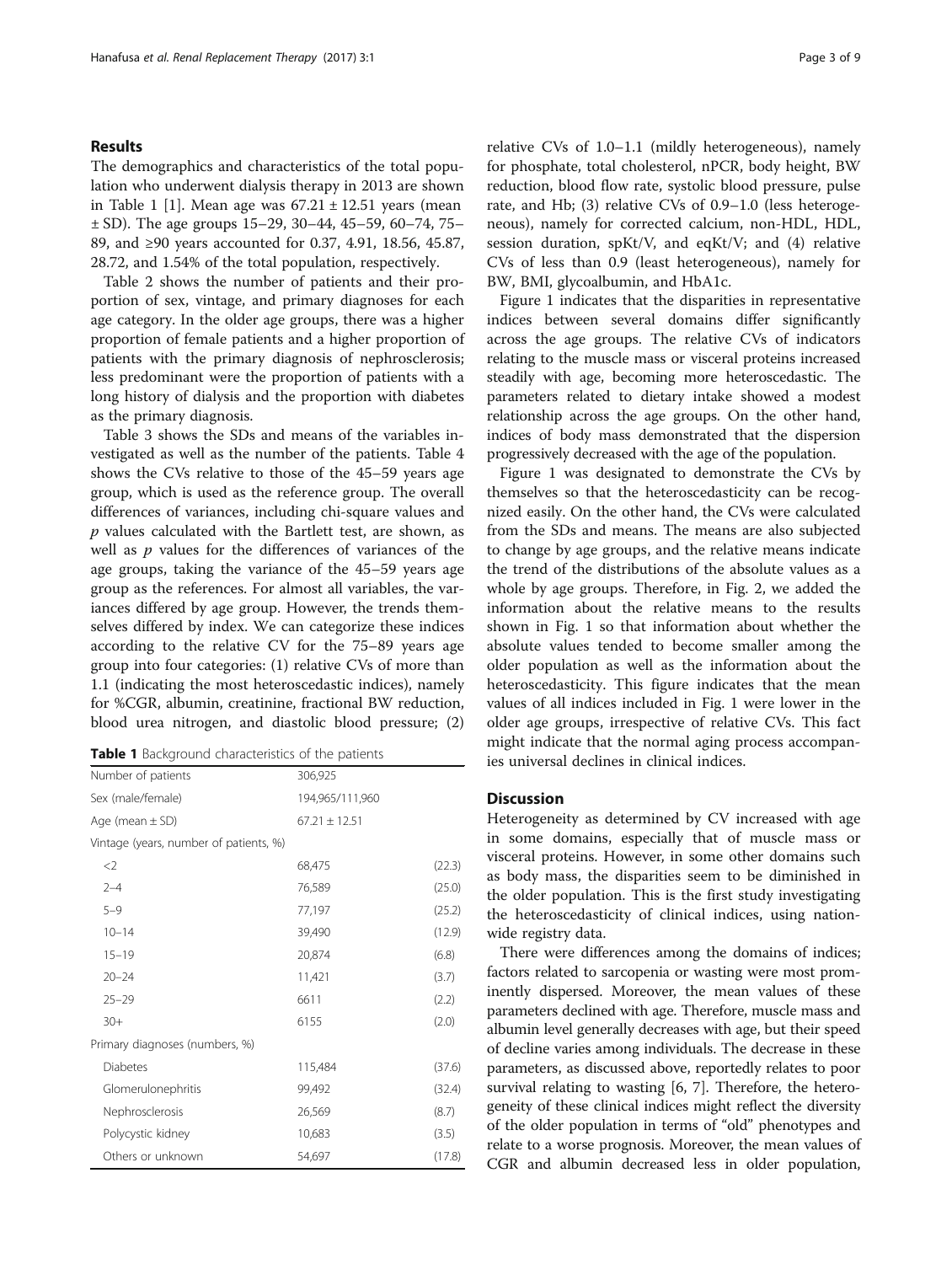|                                        |            |               | $45 - 59$     |               |               |             |
|----------------------------------------|------------|---------------|---------------|---------------|---------------|-------------|
| Age groups                             | $15 - 29$  | $30 - 44$     |               | $60 - 74$     | $75 - 89$     | $90+$       |
| <b>Sex</b>                             |            |               |               |               |               |             |
| Male                                   | 749 (66.8) | 10,315 (68.4) | 38,610 (67.8) | 91,189 (64.8) | 51,997 (59.0) | 2032 (42.9) |
| Female                                 | 372 (33.2) | 4756 (31.6)   | 18,340 (32.2) | 49,583 (35.2) | 36,150 (41.0) | 2704 (57.1) |
| Vintage (years, number of patients, %) |            |               |               |               |               |             |
| $<$ 2                                  | 383 (34.2) | 3556 (23.6)   | 11,484 (20.2) | 28,358 (20.2) | 23,464 (26.6) | 1163 (24.6) |
| $2 - 4$                                | 323 (28.8) | 3756 (24.9)   | 12,996 (22.8) | 32,734 (23.3) | 25,177 (28.6) | 1565 (33.1) |
| $5 - 9$                                | 263 (23.5) | 3564 (23.7)   | 13,807 (24.3) | 35,296 (25.1) | 22,800 (25.9) | 1447 (30.6) |
| $10 - 14$                              | 103(9.2)   | 2134 (14.2)   | 7782 (13.7)   | 19,446 (13.8) | 9598 (10.9)   | 425 (9.0)   |
| $15 - 19$                              | 34(3.0)    | 1176(7.8)     | 4673 (8.2)    | 10,882 (7.7)  | 4007(4.5)     | 102(2.2)    |
| $20 - 24$                              | 11(1.0)    | 605(4.0)      | 2890 (5.1)    | 6174(4.4)     | 1715 (1.9)    | 26(0.5)     |
| $25 - 29$                              | 4(0.4)     | 206(1.4)      | 1734 (3.0)    | 3890 (2.8)    | 774 (0.9)     | 3(0.1)      |
| $30+$                                  | 0(0.0)     | 69(0.5)       | 1564(2.7)     | 3948 (2.8)    | 572 (0.6)     | 2(0.0)      |
| Primary diagnoses (numbers, %)         |            |               |               |               |               |             |
| <b>Diabetes</b>                        | 61(5.4)    | 4268 (28.3)   | 21,653 (38.0) | 57,903 (41.1) | 30,672 (34.8) | 920 (19.4)  |
| Glomerulonephritis                     | 389 (34.7) | 5635 (37.4)   | 20,180 (35.4) | 46,654 (33.1) | 25,273 (28.7) | 1344 (28.4) |
| Nephrosclerosis                        | 34(3.0)    | 614(4.1)      | 2411 (4.2)    | 8917 (6.3)    | 13,311(15.1)  | 1279 (27.0) |
| Polycystic kidney                      | 21(1.9)    | 433 (2.9)     | 2738 (4.8)    | 5373 (3.8)    | 2050 (2.3)    | 63(1.3)     |
| Others or unknown                      | 615 (54.9) | 4119 (27.3)   | 9967 (17.5)   | 21,917 (15.6) | 16,832 (19.1) | 1130 (23.9) |

<span id="page-3-0"></span>Table 2 Patient characteristics by age group

The number of patients (percentage) in each age group is shown. Patients with missing or unknown values for age or background characteristics were excluded. Therefore, the sum of the numbers is not equal to the total population shown in Table [1](#page-2-0)

compared to other indices as shown in Fig. [2.](#page-6-0) This fact might reflect that CGR and albumin are less affected by aging and they could be good markers of aging phenotype. In this analysis, we investigated the disparity in muscle mass in terms of CGR. However, muscle strength is reported to relate to survival to a greater degree [\[6](#page-8-0)]. The concept of dynapenia has been proposed [\[18](#page-8-0), [19](#page-8-0)]. Future studies investigating the heterogeneity of muscular strength and its relation to survival are required.

Albumin has been used as a marker of malnutrition, but many other factors also affect albumin levels [\[20](#page-8-0)]. Dietary restriction only does not decrease the albumin level and it is now regarded as a factor of wasting [\[20\]](#page-8-0). The 2013 annual JRDR survey, the source of the data analyzed in this study, also investigated C-reactive protein (CRP). However, the distribution of CRP does not follow a normal distribution, and its heterogeneity cannot be assessed by SD or CV as we performed on other variables because the variables that do not follow normal distribution cannot be summarized by SDs or means. Therefore, we could not investigate the heterogeneity of CPR, and we cannot draw the conclusion that the disparity of albumin relates to inflammation status.

Dietary intake is reduced in the elderly population because of reduced appetite [[21\]](#page-8-0). Moreover, the degree of appetite itself relates to prognosis [[21](#page-8-0)]. In this study, we used nPCR as a surrogate of dietary intake. On the other hand, phosphate is contained in foods that contain much protein [[22\]](#page-8-0). Phosphate binders and dialysis dosage, especially session length, also affect the level of phosphate [\[22](#page-8-0)]. It is interesting to note then that nPCR and phosphate exhibited similar trends. Intradialytic BW reduction can be related to sodium intake during interdialytic periods [[23\]](#page-8-0), which also followed a similar trend to that of nPCR and phosphate levels. Therefore, these clinical indices can be considered as surrogate markers of dietary intake in patients.

Surprisingly, the distribution of body mass tended to be smaller in the older population even though the disparities of muscle mass become wide among the elderly population. An inverse relationship can be observed in the dialysis population [\[24](#page-8-0)]; patients with larger BMI experience better survival [[25\]](#page-8-0). However, in the Asian population, such relationship might be weaker than in the white or black populations [\[25](#page-8-0)]. Female patients tend to have better survival among the Japanese population, and the average age of female patients is higher than their male counterparts [\[1](#page-8-0)]. Actually, Table 2 shows that the proportion of female patients was larger among the older age groups. Obviously, female patients have a smaller physique than male patients. Therefore, the present results might be attributed to the predominance of female patients in the older age groups. On the other hand, it is possible that the findings of the smaller and relatively homogeneous physique in older patients merely reflect the trend in the general population because this study did not examine variances in the general population.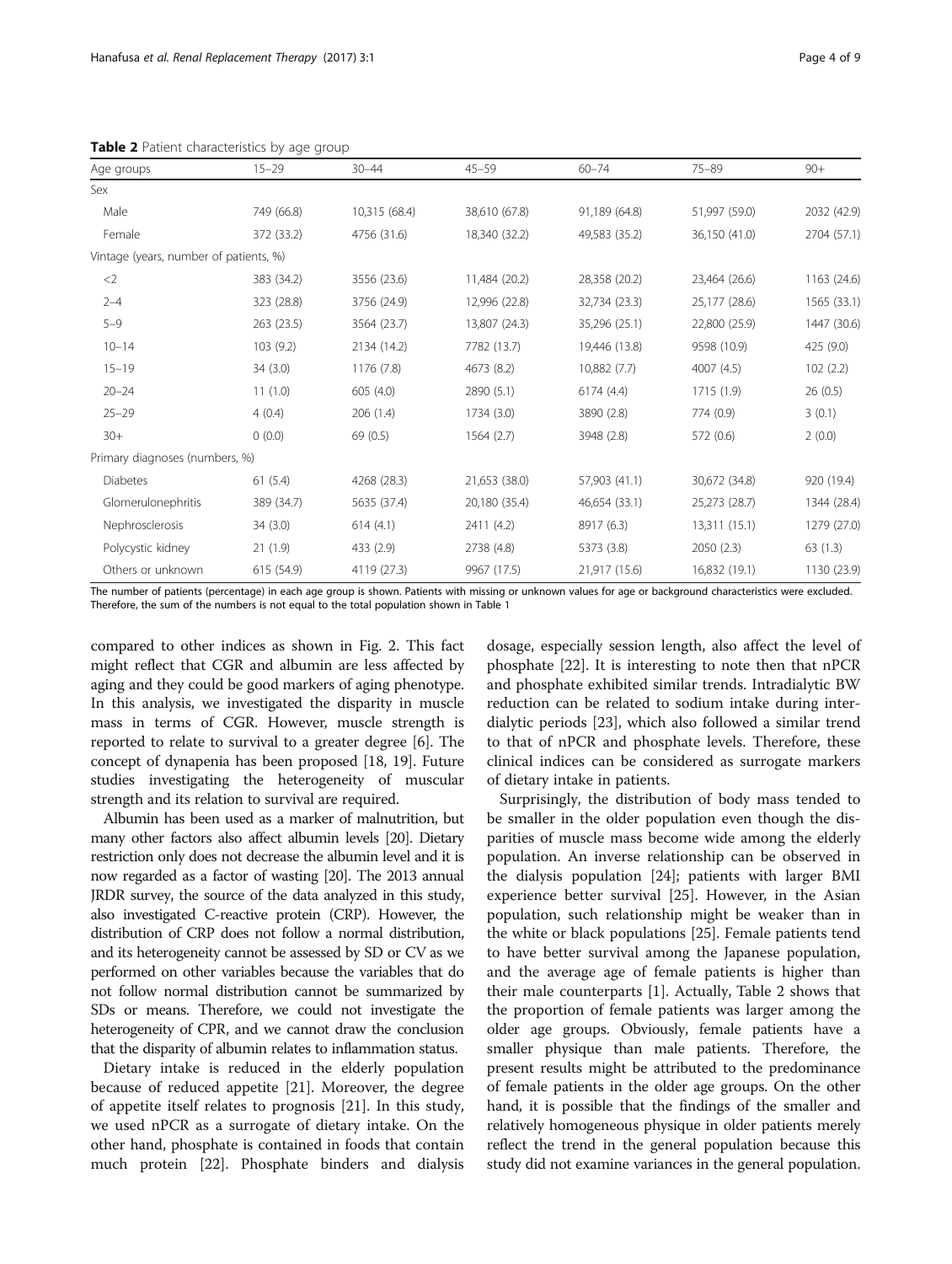<span id="page-4-0"></span>

| Age groups                                                                                                                                           | $15 - 29$      |             |                     | $30 - 44$ |                  |                       | 45-59  |        |                 | $60 - 74$      |                 |       | 75-89  |        |       | $\frac{1}{6}$ |        |                  |
|------------------------------------------------------------------------------------------------------------------------------------------------------|----------------|-------------|---------------------|-----------|------------------|-----------------------|--------|--------|-----------------|----------------|-----------------|-------|--------|--------|-------|---------------|--------|------------------|
|                                                                                                                                                      | $\overline{a}$ | Mean        | SD                  |           | Mean             | SD                    | C      | Mean   | SD              | $\overline{C}$ | Mean            | SD    | C      | Mean   | SD    |               | Mean   | SD               |
| Corrected calcium (mg/dl)                                                                                                                            | 982            | 9.23        | $\overline{\Omega}$ | 13,372    | 9.21             | 0.95                  | 50,910 | 9.28   | 0.95            | 125,857        | 9.29            | 0.92  | 78,390 | 9.28   | 0.89  | 4159          | 9.32   | 0.88             |
| Phosphate (mg/dl)                                                                                                                                    | 982            | 6.20        | 1.75                | 13,395    | 5.94             | 0 <sup>1</sup>        | 51,003 | 5.66   | $\overline{51}$ | 126,082        | 5.24            | 1.38  | 78,480 | 4.86   | 1.35  | 4163          | 4.58   | 1.35             |
| Total cholesterol (mg/dl)                                                                                                                            | 733            | 151.42      | 34.05               | 10,072    | 161.17           | 36.00                 | 38,259 | 161.91 | 36.68           | 94,475         | 156.90          | 35.81 | 58,543 | 52.40  | 34.76 | 3074          | 52.01  | 34.89            |
| Non-HDL (mg/dl)                                                                                                                                      | 572            | 98.53       | 30.52               | 8163      | 110.54           | 34.88                 | 30,913 | 111.28 | 35.04           | 75,683         | 107.96          | 33.74 | 46,507 | 105.29 | 32.34 | 2386          | 105.10 | $\frac{31.9}{ }$ |
| HDL cholesterol (mg/dl)                                                                                                                              | 649            | 51.96       | 15.40               | 9291      | 50.68            | 17.81                 | 35,085 | 50.48  | 18.04           | 85,526         | 48.81           | 16.71 | 52,604 | 47.17  | 15.33 | 2707          | 47.06  | 14.59            |
| %Creatinine generation rate (%)                                                                                                                      | 576            | 97.84       | 22.30               | 9279      | 102.51           | 22.47                 | 37,051 | 101.84 | 23.50           | 92,017         | 100.60          | 25.51 | 52,501 | 96.04  | 27.78 | 2763          | 89.88  | 30.00            |
| Normalized protein catabolic rate (g/kg/day)                                                                                                         | 576            | 0.96        | 0.19                | 9283      | 0.93             | 0.18                  | 37,071 | 0.90   | 0.18            | 92,080         | 0.88            | 0.18  | 52,547 | 0.83   | 0.17  | 2768          | 0.81   | 0.18             |
| Albumin (g/dl)                                                                                                                                       | 957            | 3.94        | 0.46                | 13,123    | 3.86             | 0.40                  | 49,868 | 3.76   | 0.39            | 123,713        | 3.62            | 0.41  | 77,239 | 3.44   | 0.44  | 4082          | 3.26   | 0.45             |
| Body height (cm)                                                                                                                                     | 951            | 160.35      | 12.28               | 12,879    | 165.28           | 9.76                  | 49,316 | 164.41 | 9.00            | 121,116        | 160.36          | 8.77  | 74,553 | 155.74 | 8.97  | 3895          | 150.46 | 9.31             |
| Postdialytic body weight (kg)                                                                                                                        | 904            | 55.07       | 15.10               | 12,921    | 64.44            | 17.75                 | 49,320 | 62.10  | 14.59           | 123,611        | 55.35           | 1102  | 77,661 | 49.86  | 9.67  | 4130          | 43.68  | 8.29             |
| Body mass index (kg/m <sup>2</sup> )                                                                                                                 | 907            | 20.96       | 4.33                | 12,468    | 23.40            | 5.26                  | 47,739 | 22.89  | 4.49            | 117,550        | 21.51           | 3.55  | 72,249 | 20.56  | 3.24  | 3751          | 19.36  | 3.22             |
| Body weight reduction (kg)                                                                                                                           | 598            | 2.84        | 1.20                | 9692      | 3.19             | $\tilde{\mathcal{L}}$ | 38,748 | 2.95   | $\frac{1}{2}$   | 96,978         | 2.52            | 0.91  | 55,482 | 2.17   | 0.83  | 2954          | 84     | 0.78             |
| Fractional body weight reduction (%)                                                                                                                 | 588            | 5.23        | 1.75                | 9627      | 5.09             | $\overline{6}$        | 38,616 | 4.83   | $-57$           | 96,725         | 4.61            | 1.56  | 55,325 | 4.41   | 1.61  | 2945          | 4.26   | $\overline{5}$   |
| Session duration (h)                                                                                                                                 | 928            |             | 0.60                | 13,153    | 4.15             | 0.61                  | 50,237 | 4.11   | 0.56            | 125,686        | 4.00            | 0.50  | 79,179 | 3.84   | 0.51  | 4228          | 3.68   | 0.54             |
| spKt/V                                                                                                                                               | 576            | 55          | 0.33                | 9260      | $\overline{147}$ | 0.32                  | 36,997 | 1.47   | 0.31            | 91,943         | $-50$           | 0.29  | 52,461 | 1.48   | 0.30  | 2759          | $-45$  | 0.31             |
| eqKt/V                                                                                                                                               | 576            | <b>1.35</b> | 0.30                | 9270      | 1.29             | 0.30                  | 37,018 | 1.29   | 0.28            | 91,982         | $\overline{31}$ | 0.27  | 52,478 | 1.29   | 0.27  | 2762          | 25     | 0.29             |
| Blood flow rate (ml/min)                                                                                                                             | 910            | 215.90      | 40.58               | 12,992    | 223.89           | 39.60                 | 49,599 | 218.83 | 37.45           | 124,081        | 206.67          | 34.32 | 78,016 | 192.68 | 33.07 | 4149          | 179.45 | 32.49            |
| Predialytic blood urea (mg/dl)                                                                                                                       | 601            | 69.22       | 16.40               | 9729      | 6731             | 15.90                 | 38,895 | 64.89  | 15.54           | 97,289         | 62.47           | 1551  | 55,647 | 58.45  | 15.43 | 2956          | 56.73  | 15.77            |
| Creatinine (mg/dl)                                                                                                                                   | 601            | 13.83       | 3.12                | 9727      | 13.38            | 2.79                  | 38,905 | 11.99  | 2.62            | 97,292         | 10.48           | 2.46  | 55,646 | 888    | 2.30  | 2955          | 7.42   | 2.15             |
| Systolic blood pressure (torr)                                                                                                                       | 844            | 147.58      | 22.58               | 1,584     | 152.31           | 24.84                 | 43,661 | 153.49 | 24.07           | 108,150        | 152.08          | 23.81 | 67,379 | 148.93 | 24.16 | 3586          | 145.85 | 25.04            |
| Diastolic blood pressure (torr)                                                                                                                      | 843            | 87.65       | 1631                | 1,557     | 88.44            | 5.51                  | 43,545 | 84.86  | <b>14.03</b>    | 107,857        | 77.84           | 13.33 | 67,193 | 72.10  | 13.14 | 3576          | 68.01  | 1334             |
| Pulse rate (/min)                                                                                                                                    | 785            | 80.69       | 13.35               | 11,009    | 81.29            | 12.92                 | 41,376 | 78.50  | 12.58           | 102,757        | 74.40           | 12.46 | 64,244 | 72.38  | 12.63 | 3396          | 71.16  | 1249             |
| Hemoglobin (g/dl)                                                                                                                                    | 971            | 10.83       | 1.31                | 13,204    | 10.90            | 27                    | 50,256 | 10.85  | 1.26            | 124,487        | 0.70            | 1.24  | 77,553 | 10.52  | 1.27  | 4096          | 10.37  | 125              |
| Glycoalbumin (%)                                                                                                                                     | 25             | 21.38       | 7.09                | 1692      | 21.41            | 7.01                  | 8742   | 20.82  | 5.82            | 23,723         | 21.24           | 5.21  | 13,001 | 21.35  | 4.93  | 420           | 21.41  | 531              |
| A1c (%)                                                                                                                                              | 39             | 6.34        | 1.51                | 2363      | 6.64             | $\overline{\cdot}$    | 12,166 | 6.40   | 1.29            | 32,540         | 6.18            | 1.12  | 17,481 | 6.00   | 1.05  | 544           | 5.83   | 0.99             |
| HDL high-density lipoproteins, spKt/V single pool Kt/V, eqKt/V equilibrated Kt/V, HbA1c hemoglobin A1c, n number of patients, SD standard deviations |                |             |                     |           |                  |                       |        |        |                 |                |                 |       |        |        |       |               |        |                  |

Table 3 Details of investigated clinical indices by age group **Table 3** Details of investigated clinical indices by age group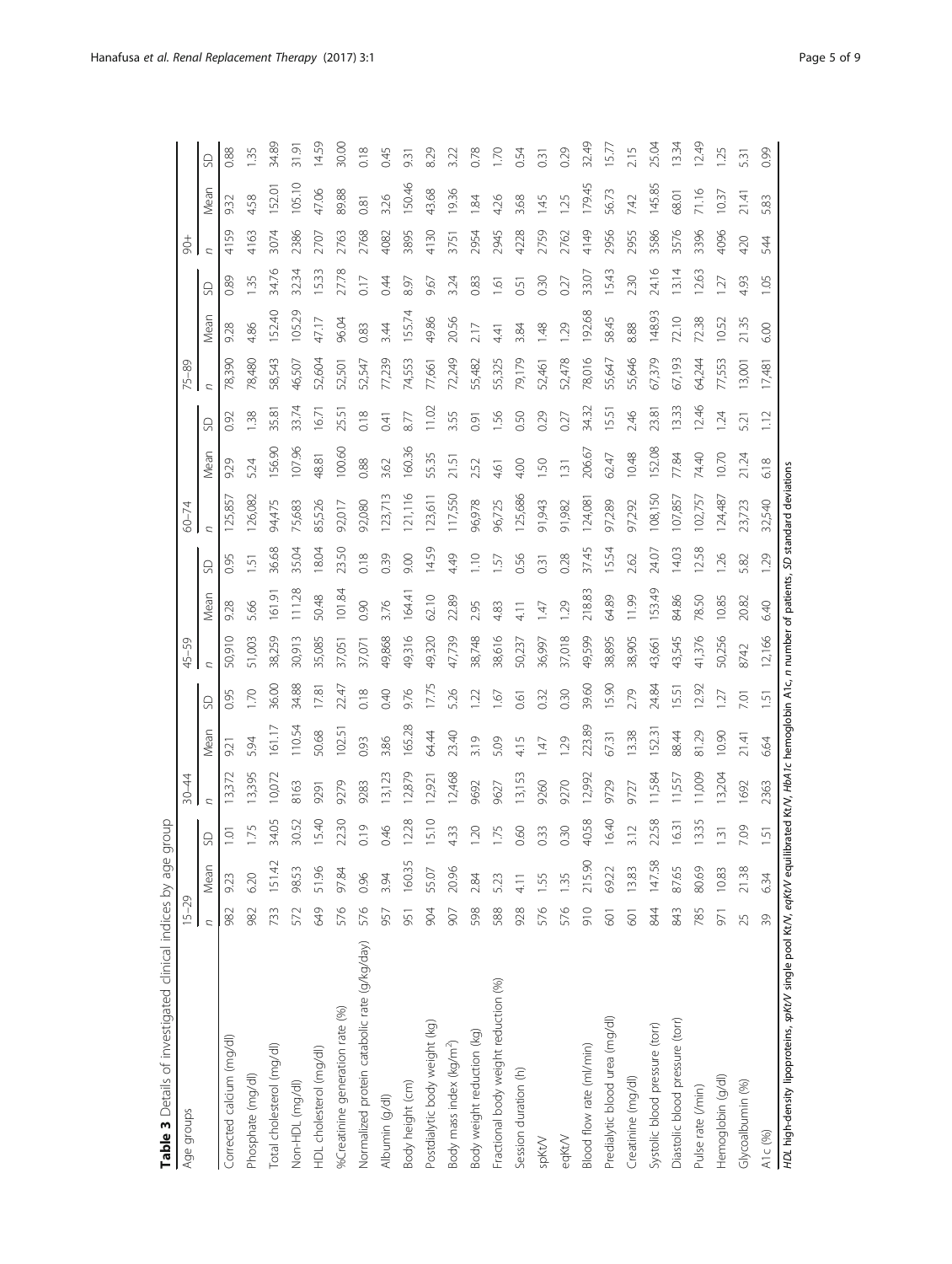<span id="page-5-0"></span>

| 5456.5<br>1992.9<br>3282.4<br>5473.5<br>1243.2<br>3463.1<br>122.8<br>604.6<br>243.6<br>620.9<br>184.0<br>692.0<br>703.6<br>356.9<br>463.8<br>482.4<br>693.7<br>884.0<br>410.3<br>449.3<br>185.3<br>401.1<br>32.9<br>113<br>p value<br>0.001<br>0.001<br>0.001<br>0.0001<br>0.0001<br>0.0001<br>0000<br>0.001<br>0.001<br>0.0001<br>0.001<br>0.001<br>0.001<br>0.001<br>0.001<br>0000<br>0.0001<br>0.0001<br>0.001<br>0.0001<br>0.008<br>0.160<br>0.160<br>0.001<br>ੇ<br>Relative<br>0.868<br>1.326<br>1.038<br>1.013<br>0.964<br>1.446<br>1.130<br>0.808<br>0.848<br>1.228<br>1.014<br>1.069<br>1.058<br>1.186<br>1.095<br>0.922<br>1.105<br>1111<br>1.095<br>0.887<br>1.137<br>1.161<br>$-07$<br>331<br>p value<br>0.001<br>0.001<br>0.001<br>50.001<br>0.001<br>0.001<br>0.001<br>0.001<br>0.001<br>0.001<br>0.001<br>0.001<br>0.001<br>0.001<br>0.001<br>0.001<br>0.001<br>0.001<br>0.001<br>0.001<br>0.001<br>0.001<br>0.239<br>0.073<br>ੇ<br>Relative<br>0.975<br>0.909<br>1.026<br>0.975<br>1.089<br>1.040<br>0.826<br>1.254<br>1.024<br>233<br>1.052<br>0.825<br>0.803<br>1.123<br>0.964<br>1.003<br>1.185<br>.034<br>1102<br>.007<br>102<br>0.961<br>0.937<br>641<br>p value<br>0.001<br>0.001<br>0.001<br>0.001<br>0.001<br>0.001<br>0.001<br>0.0001<br>0.001<br>0.001<br>0.0001<br>0.0001<br>0.001<br>0.0001<br>0.0001<br>0.0001<br>0.001<br>0000<br>0.342<br>0.289<br>0.000<br>0.042<br>0.401<br>0.057<br>ੇ<br>Relative<br>0.999<br>1.036<br>1.045<br>0.998<br>0.993<br>0.958<br>1.099<br>0.968<br>0.917<br>0.950<br>0.970<br>1.074<br>0.998<br>1.007<br>1.023<br>1.092<br>0.847<br>0.917<br>0.877<br>0.967<br>0.987<br>0.841<br>1.041<br>1.037<br>p value<br>Ref<br>Ref<br>Ref<br>Ref<br>Ref<br>Ref<br>Ref<br>Ref<br>Ref<br>Ref<br>Ref<br>Ref<br>Ref<br>Ref<br>Ref<br>Ref<br><b>Ref</b><br>Ref<br>Ref<br>Ref<br>Ref<br>Ref<br>Ref<br>Ref<br>$\gtrsim$<br>Relative<br>p value<br>0.001<br>0.001<br>0.001<br>0.001<br>0.001<br>0.001<br>0.001<br>0.001<br>0.0001<br>0.0001<br>0.0001<br>0.0001<br>0.0001<br>0.0001<br>0.448<br>0.044<br>0.139<br>0.038<br>0.405<br>0.123<br>0.315<br>0.134<br>0.021<br>0.001<br>5<br>Relative<br>0.986<br>0.950<br>0.999<br>1.079<br>1.026<br>1.009<br>1.079<br>0.986<br>0.954<br>1.040<br>1.008<br>1.073<br>0.983<br>0.968<br>1.146<br>1.034<br>0.992<br>1.003<br>1.002<br>1.172<br>1.032<br>1.061<br>1.171<br>1.071<br>p value<br>0.001<br>0.001<br>0.001<br>0.001<br>0.001<br>0.001<br>0.001<br>0.299<br>0.006<br>0.089<br>0.396<br>0.013<br>0.364<br>0.347<br>0.370<br>0.155<br>0.130<br>0.164<br>0.100<br>0.035<br>0.207<br>0.001<br>0.001<br>0.367<br>$\gtrsim$<br>Relative<br>1.069<br>1.058<br>0.988<br>0.976<br>0.829<br>0.990<br>1.126<br>1.399<br>1.029<br>1.010<br>1.098<br>0.989<br>1.032<br>1.126<br>1.186<br>0.993<br>0.984<br>1.053<br>133<br>1.024<br>1.032<br>1.042<br>1.167<br>$-0.01$<br>Fractional body weight reduction (%)<br>%creatinine generation rate (%)<br>Predialytic blood urea (mg/dl)<br>Diastolic blood pressure (torr)<br>Normalized protein catabolic<br>Postdialytic body weight (kg)<br>Systolic blood pressure (torr)<br>Body weight reduction (kg)<br>Corrected calcium (mg/dl)<br>Body mass index (kg/m <sup>2</sup> )<br>Total cholesterol (mg/dl)<br>Blood flow rate (ml/min)<br>HDL cholesterol (mg/dl)<br>Session duration (h)<br>Phosphate (mg/dl)<br>Hemoglobin (g/dl)<br>Creatinine (mg/dl)<br>Non-HDL (mg/dl)<br>Glycoalbumin (%)<br>Body height (cm)<br>Pulse rate (/min)<br>rate (g/kg/day)<br>Albumin (g/dl)<br>eqKt/V<br>spKt/V | Table 4 Trends in relative and standardized standard<br>Age groups | $15 - 29$ |       | $30 - 44$ |       | deviations of all clinical indices by age group<br>45-59 |     | 60-74 |        | $-8 - 8$ |       | å     |       | Trend analysis    |         |
|--------------------------------------------------------------------------------------------------------------------------------------------------------------------------------------------------------------------------------------------------------------------------------------------------------------------------------------------------------------------------------------------------------------------------------------------------------------------------------------------------------------------------------------------------------------------------------------------------------------------------------------------------------------------------------------------------------------------------------------------------------------------------------------------------------------------------------------------------------------------------------------------------------------------------------------------------------------------------------------------------------------------------------------------------------------------------------------------------------------------------------------------------------------------------------------------------------------------------------------------------------------------------------------------------------------------------------------------------------------------------------------------------------------------------------------------------------------------------------------------------------------------------------------------------------------------------------------------------------------------------------------------------------------------------------------------------------------------------------------------------------------------------------------------------------------------------------------------------------------------------------------------------------------------------------------------------------------------------------------------------------------------------------------------------------------------------------------------------------------------------------------------------------------------------------------------------------------------------------------------------------------------------------------------------------------------------------------------------------------------------------------------------------------------------------------------------------------------------------------------------------------------------------------------------------------------------------------------------------------------------------------------------------------------------------------------------------------------------------------------------------------------------------------------------------------------------------------------------------------------------------------------------------------------------------------------------------------------------------------------------------------------------------------------------------------------------------------------------------------------------------------------------------------------------------------------------------------------------------------------------------------------------------------------------------------------------------------------------------------------------------------------------------------------------------------------------------------------------------------------------------------------------------|--------------------------------------------------------------------|-----------|-------|-----------|-------|----------------------------------------------------------|-----|-------|--------|----------|-------|-------|-------|-------------------|---------|
|                                                                                                                                                                                                                                                                                                                                                                                                                                                                                                                                                                                                                                                                                                                                                                                                                                                                                                                                                                                                                                                                                                                                                                                                                                                                                                                                                                                                                                                                                                                                                                                                                                                                                                                                                                                                                                                                                                                                                                                                                                                                                                                                                                                                                                                                                                                                                                                                                                                                                                                                                                                                                                                                                                                                                                                                                                                                                                                                                                                                                                                                                                                                                                                                                                                                                                                                                                                                                                                                                                                                |                                                                    |           |       |           |       |                                                          |     |       |        |          |       |       |       | Chi-square values | p value |
|                                                                                                                                                                                                                                                                                                                                                                                                                                                                                                                                                                                                                                                                                                                                                                                                                                                                                                                                                                                                                                                                                                                                                                                                                                                                                                                                                                                                                                                                                                                                                                                                                                                                                                                                                                                                                                                                                                                                                                                                                                                                                                                                                                                                                                                                                                                                                                                                                                                                                                                                                                                                                                                                                                                                                                                                                                                                                                                                                                                                                                                                                                                                                                                                                                                                                                                                                                                                                                                                                                                                |                                                                    |           |       |           |       |                                                          |     |       |        |          |       |       |       |                   | 0.001   |
|                                                                                                                                                                                                                                                                                                                                                                                                                                                                                                                                                                                                                                                                                                                                                                                                                                                                                                                                                                                                                                                                                                                                                                                                                                                                                                                                                                                                                                                                                                                                                                                                                                                                                                                                                                                                                                                                                                                                                                                                                                                                                                                                                                                                                                                                                                                                                                                                                                                                                                                                                                                                                                                                                                                                                                                                                                                                                                                                                                                                                                                                                                                                                                                                                                                                                                                                                                                                                                                                                                                                |                                                                    |           |       |           |       |                                                          |     |       |        |          |       |       |       |                   | 0.0001  |
|                                                                                                                                                                                                                                                                                                                                                                                                                                                                                                                                                                                                                                                                                                                                                                                                                                                                                                                                                                                                                                                                                                                                                                                                                                                                                                                                                                                                                                                                                                                                                                                                                                                                                                                                                                                                                                                                                                                                                                                                                                                                                                                                                                                                                                                                                                                                                                                                                                                                                                                                                                                                                                                                                                                                                                                                                                                                                                                                                                                                                                                                                                                                                                                                                                                                                                                                                                                                                                                                                                                                |                                                                    |           |       |           |       |                                                          |     |       |        |          |       |       |       |                   | 0.080   |
|                                                                                                                                                                                                                                                                                                                                                                                                                                                                                                                                                                                                                                                                                                                                                                                                                                                                                                                                                                                                                                                                                                                                                                                                                                                                                                                                                                                                                                                                                                                                                                                                                                                                                                                                                                                                                                                                                                                                                                                                                                                                                                                                                                                                                                                                                                                                                                                                                                                                                                                                                                                                                                                                                                                                                                                                                                                                                                                                                                                                                                                                                                                                                                                                                                                                                                                                                                                                                                                                                                                                |                                                                    |           |       |           |       |                                                          |     |       |        |          |       |       |       |                   | 0.001   |
|                                                                                                                                                                                                                                                                                                                                                                                                                                                                                                                                                                                                                                                                                                                                                                                                                                                                                                                                                                                                                                                                                                                                                                                                                                                                                                                                                                                                                                                                                                                                                                                                                                                                                                                                                                                                                                                                                                                                                                                                                                                                                                                                                                                                                                                                                                                                                                                                                                                                                                                                                                                                                                                                                                                                                                                                                                                                                                                                                                                                                                                                                                                                                                                                                                                                                                                                                                                                                                                                                                                                |                                                                    |           |       |           |       |                                                          |     |       |        |          |       |       |       |                   | 0.0001  |
|                                                                                                                                                                                                                                                                                                                                                                                                                                                                                                                                                                                                                                                                                                                                                                                                                                                                                                                                                                                                                                                                                                                                                                                                                                                                                                                                                                                                                                                                                                                                                                                                                                                                                                                                                                                                                                                                                                                                                                                                                                                                                                                                                                                                                                                                                                                                                                                                                                                                                                                                                                                                                                                                                                                                                                                                                                                                                                                                                                                                                                                                                                                                                                                                                                                                                                                                                                                                                                                                                                                                |                                                                    |           |       |           |       |                                                          |     |       |        |          |       |       |       |                   | 0.0001  |
|                                                                                                                                                                                                                                                                                                                                                                                                                                                                                                                                                                                                                                                                                                                                                                                                                                                                                                                                                                                                                                                                                                                                                                                                                                                                                                                                                                                                                                                                                                                                                                                                                                                                                                                                                                                                                                                                                                                                                                                                                                                                                                                                                                                                                                                                                                                                                                                                                                                                                                                                                                                                                                                                                                                                                                                                                                                                                                                                                                                                                                                                                                                                                                                                                                                                                                                                                                                                                                                                                                                                |                                                                    |           |       |           |       |                                                          |     |       |        |          |       |       |       |                   | 0000    |
|                                                                                                                                                                                                                                                                                                                                                                                                                                                                                                                                                                                                                                                                                                                                                                                                                                                                                                                                                                                                                                                                                                                                                                                                                                                                                                                                                                                                                                                                                                                                                                                                                                                                                                                                                                                                                                                                                                                                                                                                                                                                                                                                                                                                                                                                                                                                                                                                                                                                                                                                                                                                                                                                                                                                                                                                                                                                                                                                                                                                                                                                                                                                                                                                                                                                                                                                                                                                                                                                                                                                |                                                                    |           |       |           |       |                                                          |     |       |        |          |       |       |       |                   | 0.000   |
|                                                                                                                                                                                                                                                                                                                                                                                                                                                                                                                                                                                                                                                                                                                                                                                                                                                                                                                                                                                                                                                                                                                                                                                                                                                                                                                                                                                                                                                                                                                                                                                                                                                                                                                                                                                                                                                                                                                                                                                                                                                                                                                                                                                                                                                                                                                                                                                                                                                                                                                                                                                                                                                                                                                                                                                                                                                                                                                                                                                                                                                                                                                                                                                                                                                                                                                                                                                                                                                                                                                                |                                                                    |           |       |           |       |                                                          |     |       |        |          |       |       |       |                   | 0.001   |
|                                                                                                                                                                                                                                                                                                                                                                                                                                                                                                                                                                                                                                                                                                                                                                                                                                                                                                                                                                                                                                                                                                                                                                                                                                                                                                                                                                                                                                                                                                                                                                                                                                                                                                                                                                                                                                                                                                                                                                                                                                                                                                                                                                                                                                                                                                                                                                                                                                                                                                                                                                                                                                                                                                                                                                                                                                                                                                                                                                                                                                                                                                                                                                                                                                                                                                                                                                                                                                                                                                                                |                                                                    |           |       |           |       |                                                          |     |       |        |          |       |       |       |                   | 0.0001  |
|                                                                                                                                                                                                                                                                                                                                                                                                                                                                                                                                                                                                                                                                                                                                                                                                                                                                                                                                                                                                                                                                                                                                                                                                                                                                                                                                                                                                                                                                                                                                                                                                                                                                                                                                                                                                                                                                                                                                                                                                                                                                                                                                                                                                                                                                                                                                                                                                                                                                                                                                                                                                                                                                                                                                                                                                                                                                                                                                                                                                                                                                                                                                                                                                                                                                                                                                                                                                                                                                                                                                |                                                                    |           |       |           |       |                                                          |     |       |        |          |       |       |       |                   | 0000    |
|                                                                                                                                                                                                                                                                                                                                                                                                                                                                                                                                                                                                                                                                                                                                                                                                                                                                                                                                                                                                                                                                                                                                                                                                                                                                                                                                                                                                                                                                                                                                                                                                                                                                                                                                                                                                                                                                                                                                                                                                                                                                                                                                                                                                                                                                                                                                                                                                                                                                                                                                                                                                                                                                                                                                                                                                                                                                                                                                                                                                                                                                                                                                                                                                                                                                                                                                                                                                                                                                                                                                |                                                                    |           |       |           |       |                                                          |     |       |        |          |       |       |       |                   | 0.0001  |
|                                                                                                                                                                                                                                                                                                                                                                                                                                                                                                                                                                                                                                                                                                                                                                                                                                                                                                                                                                                                                                                                                                                                                                                                                                                                                                                                                                                                                                                                                                                                                                                                                                                                                                                                                                                                                                                                                                                                                                                                                                                                                                                                                                                                                                                                                                                                                                                                                                                                                                                                                                                                                                                                                                                                                                                                                                                                                                                                                                                                                                                                                                                                                                                                                                                                                                                                                                                                                                                                                                                                |                                                                    |           |       |           |       |                                                          |     |       |        |          |       |       |       |                   | 0000    |
|                                                                                                                                                                                                                                                                                                                                                                                                                                                                                                                                                                                                                                                                                                                                                                                                                                                                                                                                                                                                                                                                                                                                                                                                                                                                                                                                                                                                                                                                                                                                                                                                                                                                                                                                                                                                                                                                                                                                                                                                                                                                                                                                                                                                                                                                                                                                                                                                                                                                                                                                                                                                                                                                                                                                                                                                                                                                                                                                                                                                                                                                                                                                                                                                                                                                                                                                                                                                                                                                                                                                |                                                                    |           |       |           |       |                                                          |     |       |        |          |       |       |       |                   | 0.0001  |
|                                                                                                                                                                                                                                                                                                                                                                                                                                                                                                                                                                                                                                                                                                                                                                                                                                                                                                                                                                                                                                                                                                                                                                                                                                                                                                                                                                                                                                                                                                                                                                                                                                                                                                                                                                                                                                                                                                                                                                                                                                                                                                                                                                                                                                                                                                                                                                                                                                                                                                                                                                                                                                                                                                                                                                                                                                                                                                                                                                                                                                                                                                                                                                                                                                                                                                                                                                                                                                                                                                                                |                                                                    |           |       |           |       |                                                          |     |       |        |          |       |       |       |                   | 0.001   |
|                                                                                                                                                                                                                                                                                                                                                                                                                                                                                                                                                                                                                                                                                                                                                                                                                                                                                                                                                                                                                                                                                                                                                                                                                                                                                                                                                                                                                                                                                                                                                                                                                                                                                                                                                                                                                                                                                                                                                                                                                                                                                                                                                                                                                                                                                                                                                                                                                                                                                                                                                                                                                                                                                                                                                                                                                                                                                                                                                                                                                                                                                                                                                                                                                                                                                                                                                                                                                                                                                                                                |                                                                    |           |       |           |       |                                                          |     |       |        |          |       |       |       |                   | 0000    |
|                                                                                                                                                                                                                                                                                                                                                                                                                                                                                                                                                                                                                                                                                                                                                                                                                                                                                                                                                                                                                                                                                                                                                                                                                                                                                                                                                                                                                                                                                                                                                                                                                                                                                                                                                                                                                                                                                                                                                                                                                                                                                                                                                                                                                                                                                                                                                                                                                                                                                                                                                                                                                                                                                                                                                                                                                                                                                                                                                                                                                                                                                                                                                                                                                                                                                                                                                                                                                                                                                                                                |                                                                    |           |       |           |       |                                                          |     |       |        |          |       |       |       |                   | 0000    |
|                                                                                                                                                                                                                                                                                                                                                                                                                                                                                                                                                                                                                                                                                                                                                                                                                                                                                                                                                                                                                                                                                                                                                                                                                                                                                                                                                                                                                                                                                                                                                                                                                                                                                                                                                                                                                                                                                                                                                                                                                                                                                                                                                                                                                                                                                                                                                                                                                                                                                                                                                                                                                                                                                                                                                                                                                                                                                                                                                                                                                                                                                                                                                                                                                                                                                                                                                                                                                                                                                                                                |                                                                    |           |       |           |       |                                                          |     |       |        |          |       |       |       |                   | 0.0001  |
|                                                                                                                                                                                                                                                                                                                                                                                                                                                                                                                                                                                                                                                                                                                                                                                                                                                                                                                                                                                                                                                                                                                                                                                                                                                                                                                                                                                                                                                                                                                                                                                                                                                                                                                                                                                                                                                                                                                                                                                                                                                                                                                                                                                                                                                                                                                                                                                                                                                                                                                                                                                                                                                                                                                                                                                                                                                                                                                                                                                                                                                                                                                                                                                                                                                                                                                                                                                                                                                                                                                                |                                                                    |           |       |           |       |                                                          |     |       |        |          |       |       |       |                   | 0.001   |
|                                                                                                                                                                                                                                                                                                                                                                                                                                                                                                                                                                                                                                                                                                                                                                                                                                                                                                                                                                                                                                                                                                                                                                                                                                                                                                                                                                                                                                                                                                                                                                                                                                                                                                                                                                                                                                                                                                                                                                                                                                                                                                                                                                                                                                                                                                                                                                                                                                                                                                                                                                                                                                                                                                                                                                                                                                                                                                                                                                                                                                                                                                                                                                                                                                                                                                                                                                                                                                                                                                                                |                                                                    |           |       |           |       |                                                          |     |       |        |          |       |       |       |                   | 0.0001  |
|                                                                                                                                                                                                                                                                                                                                                                                                                                                                                                                                                                                                                                                                                                                                                                                                                                                                                                                                                                                                                                                                                                                                                                                                                                                                                                                                                                                                                                                                                                                                                                                                                                                                                                                                                                                                                                                                                                                                                                                                                                                                                                                                                                                                                                                                                                                                                                                                                                                                                                                                                                                                                                                                                                                                                                                                                                                                                                                                                                                                                                                                                                                                                                                                                                                                                                                                                                                                                                                                                                                                |                                                                    |           |       |           |       |                                                          |     |       |        |          |       |       |       |                   | 0.0001  |
|                                                                                                                                                                                                                                                                                                                                                                                                                                                                                                                                                                                                                                                                                                                                                                                                                                                                                                                                                                                                                                                                                                                                                                                                                                                                                                                                                                                                                                                                                                                                                                                                                                                                                                                                                                                                                                                                                                                                                                                                                                                                                                                                                                                                                                                                                                                                                                                                                                                                                                                                                                                                                                                                                                                                                                                                                                                                                                                                                                                                                                                                                                                                                                                                                                                                                                                                                                                                                                                                                                                                |                                                                    |           |       |           |       |                                                          |     |       |        |          |       |       |       |                   | 0.0001  |
|                                                                                                                                                                                                                                                                                                                                                                                                                                                                                                                                                                                                                                                                                                                                                                                                                                                                                                                                                                                                                                                                                                                                                                                                                                                                                                                                                                                                                                                                                                                                                                                                                                                                                                                                                                                                                                                                                                                                                                                                                                                                                                                                                                                                                                                                                                                                                                                                                                                                                                                                                                                                                                                                                                                                                                                                                                                                                                                                                                                                                                                                                                                                                                                                                                                                                                                                                                                                                                                                                                                                |                                                                    |           |       |           |       |                                                          |     |       |        |          |       |       |       |                   | 0000    |
|                                                                                                                                                                                                                                                                                                                                                                                                                                                                                                                                                                                                                                                                                                                                                                                                                                                                                                                                                                                                                                                                                                                                                                                                                                                                                                                                                                                                                                                                                                                                                                                                                                                                                                                                                                                                                                                                                                                                                                                                                                                                                                                                                                                                                                                                                                                                                                                                                                                                                                                                                                                                                                                                                                                                                                                                                                                                                                                                                                                                                                                                                                                                                                                                                                                                                                                                                                                                                                                                                                                                |                                                                    |           |       |           |       |                                                          |     |       |        |          |       |       |       |                   | 0000    |
|                                                                                                                                                                                                                                                                                                                                                                                                                                                                                                                                                                                                                                                                                                                                                                                                                                                                                                                                                                                                                                                                                                                                                                                                                                                                                                                                                                                                                                                                                                                                                                                                                                                                                                                                                                                                                                                                                                                                                                                                                                                                                                                                                                                                                                                                                                                                                                                                                                                                                                                                                                                                                                                                                                                                                                                                                                                                                                                                                                                                                                                                                                                                                                                                                                                                                                                                                                                                                                                                                                                                | A1c (%)                                                            | 1.182     | 0.054 | 1.128     | 0.001 |                                                          | Ref | 0.899 | 0.0001 | 0.868    | 0.001 | 0.842 | 0.001 | 564.6             | 0.0001  |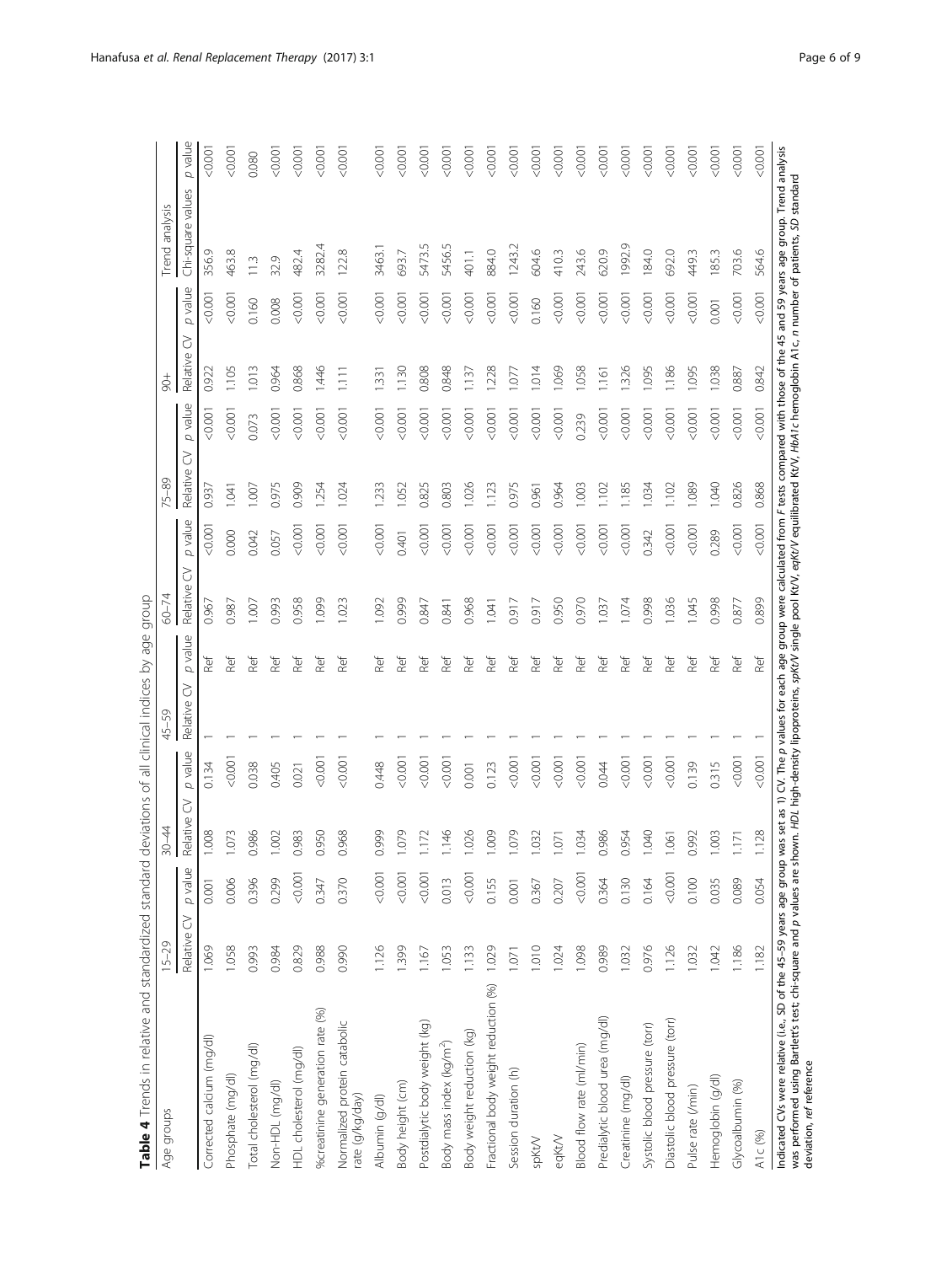<span id="page-6-0"></span>



set of relative coefficients of variations (CV) and relative mean values are shown. The 45–59 years age group was set as a standard for both CV and means. The mean of all the indices decreased to a large degree in the older population. Each point indicates the age groups of 45–59, 60–74, 75–89, and ≥90 years. Open circles, %CGR; open squares, Alb; open triangles, Cr; closed circles, nPCR; closed squares, phosphate; closed triangles, body weight reduction; gray circles, body weight; and gray squares, body mass index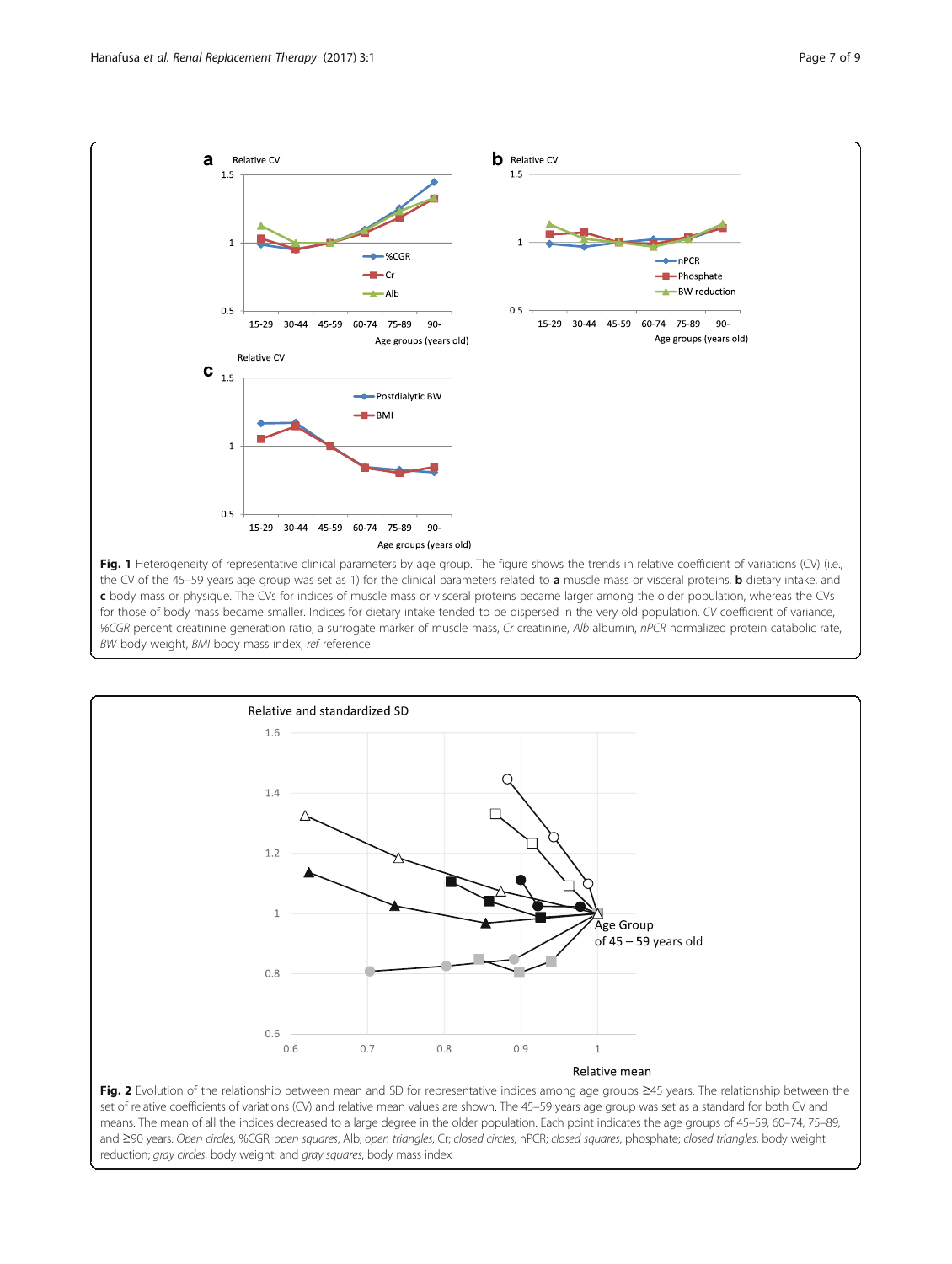Moreover, there was a discrepancy in terms of heteroscedasticity between the indices regarding body mass such as BMI or BW and the indices regarding muscle mass such as %CGR or creatinine. The former showed to be less heterogenic, while the latter showed to be more heterogenic in older population. BMI is one of the simplest indices to describe the physiques. However, it cannot distinguish fat mass from muscle mass. The dialysis patients are shown to reduce muscle mass, while they often lose less amount of fat or even gain it during the course of dialysis therapy [\[26](#page-8-0)]. Therefore, BMI can underestimate the changes in muscle mass [\[27\]](#page-8-0). This point might cause the discrepancy of heteroscedasticity between body mass and muscle mass. On the other hand, body height can contribute to BMI. However, as Table [4](#page-5-0) shows, the heterogeneity of height remained small even in the older population. Moreover, the mean values of body height were less in older population. Several recent studies demonstrated that taller dialysis patients might experience worse survival [\[28, 29\]](#page-8-0). Thus, the smaller and less heterogenic older population in terms of their body height might be due to the survival effects partly.

Nonetheless, we should pay attention to the clinical indices which exhibited large heterogeneity, such as creatinine generation rate, creatinine, and albumin, when we perform clinical practice on the older population. The deterioration of these indices might reflect the degree of the morbid conditions among older population. Future study will be required to investigate the relationship to the clinical outcomes, such as mortality, quality of life (QOL), and activity of daily living (ADL). After that, the interventions to the indices are warranted to improve the outcomes of the patients.

This study has several limitations. The first is its cross-sectional and observational nature. Therefore, we cannot draw any conclusions about the time course or cause-effect relationship. The second is that this study was based on results that appeared in summarized tables, and therefore, detailed investigations, such as further stratification by sex or primary diagnoses, could not be performed. The third is that the data that we used did not contain the data for clinical outcomes. Therefore, we could not investigate the effect of heterogeneity observed on mortality, QOL, or ADL. The fourth is that the JRDR data were almost exclusively derived from Japanese people. Therefore, the applicability of our findings to other ethnicities is unclear. Lastly, data was missing on some parameters in some patients. Although the number of the patients was sufficiently large, which is the most important advantage of this study, it is possible that errors exist.

Although there are several limitations in this study, the strengths of this study are the large number of patients and parameters that were examined. These results may contribute to the individualized management

of the older dialysis population. Further studies on the cause of disparities and the relationship to the prognosis of the patients are required. We anticipate that the findings of such studies will provide a better understanding of phenotypes in the older dialysis population.

## **Conclusions**

This is the first study to investigate heterogeneity in the older dialysis population. There were some disparities in heterogeneity across the parameters. Clinical parameters related to muscle mass or wasting exhibited larger heterogeneity, while those related to body mass or BW exhibited less heterogeneity. Individualized management for older dialysis patients with these heterogeneities might contribute to better outcomes in this population.

#### Abbreviations

%CGR: Percent creatinine generation rate; ADL: Activity of daily living; BMI: Body mass index; BW: Body weight; CD-ROM: Compact disk read-only memory; CRP: C-reactive protein; CV: Coefficient of variation; eqKt/V: Equilibrated Kt/V; Hb: Hemoglobin; HbA1c: Hemoglobin A1c; HDL: High-density lipoprotein; JRDR: The Japanese Society for Dialysis Therapy Renal Data Registry; JSDT: The Japanese Society for Dialysis Therapy; nPCR: Normalized protein catabolic rate; QOL: Quality of life; SD: Standard deviation; spKt/V: Single pool Kt/V

#### Acknowledgements

The data reported here were provided by the JSDT. The interpretation and reporting of these data are the responsibility of the authors and do not reflect the official interpretation or views of the JSDT.

#### Funding

The authors did not have specific funding source to be disclosed.

#### Availability of data and materials

The data we used for the analysis have been already publicized by the JSDT on the web pages.

#### Authors' contributions

NH conceived of the study design, analyzed the data, and wrote the manuscript. SS and MN made the critical revisions to the manuscript and helped to finalize the article. All authors read and approved the final manuscript.

#### Competing interests

NH has received research consulting fees from Kyowa Hakko Kirin Co., Ltd.; lecture fees from Bayer Yakuhin, Ltd., Chugai Pharmaceutical Co., Ltd., Kyowa Hakko Kirin Co., Ltd., and Nikkiso Co., Ltd.; and grant support from Chugai Pharmaceutical Co., Ltd. and Kyowa Hakko Kirin Co., Ltd. NH was also a member of a division that is funded by Terumo Corporation. The other authors declare that they have no competing interests.

#### Consent for publication

This study does not include any individual person's data. Therefore, this point is not applicable.

#### Ethics approval and consent to participate

Although this study employs the data originally derived from the patients, the data is widely available from the JSDT web pages and the data have already been anonymized. We the authors recognized that this study was not within the scope of the Ethical Guidelines for Medical and Health Research Involving Human Subject issued by the Ministry of Health, Labour and Welfare of Japan in December 2014, pursuant to the chapter 1 of part 3 of the guideline. Therefore, the ethics approval by the institutional review boards is exempted.